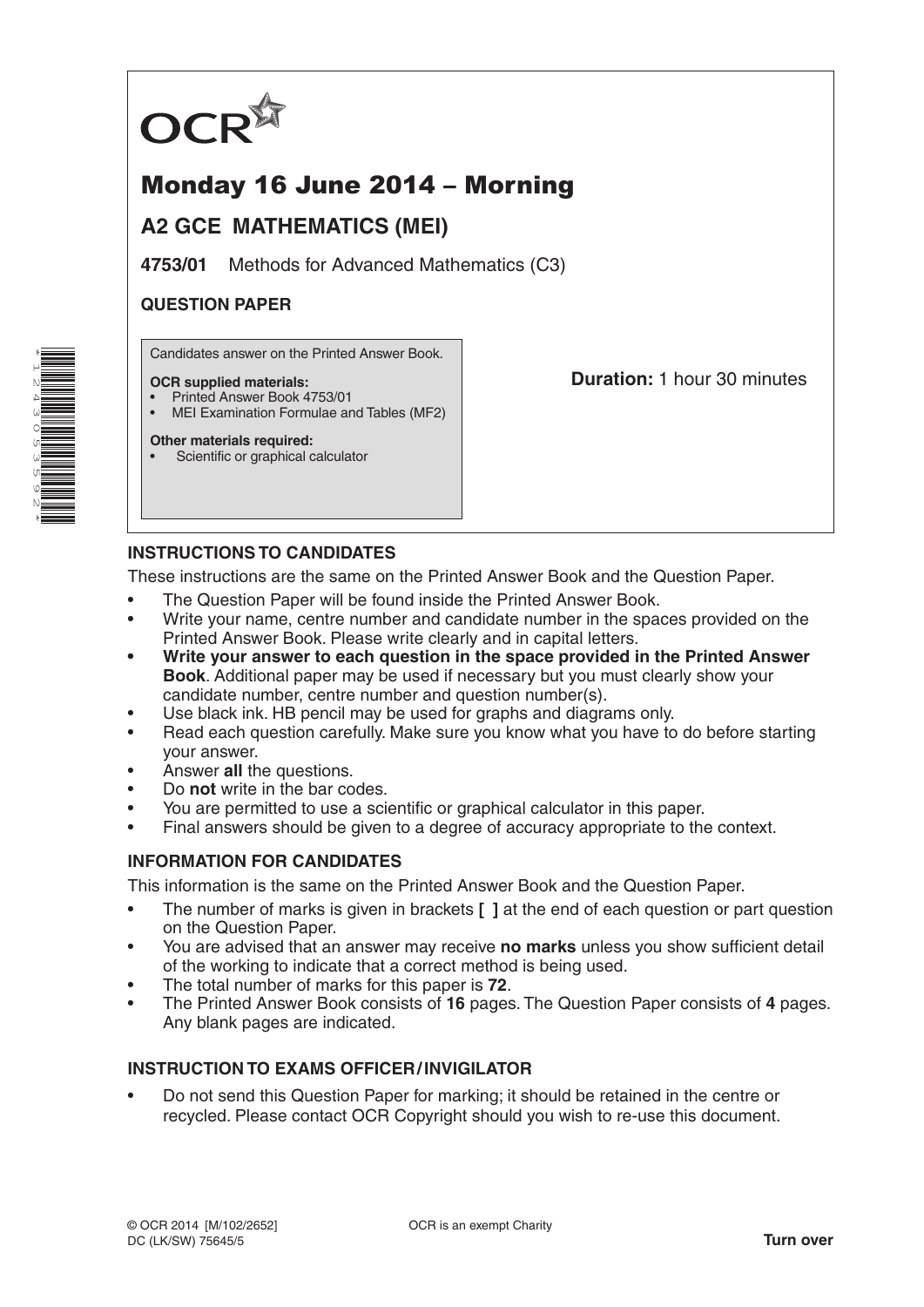### **Section A** (36 marks)

- **1** Evaluate  $\int_0^6 (1 \sin 3x) dx$  $\int_0^{\frac{1}{6}\pi} (1 - \sin 3x) dx$ , giving your answer in exact form. **[3]**
- **2** Find the exact gradient of the curve  $y = ln(1 cos 2x)$  at the point with *x*-coordinate  $\frac{1}{6}\pi$ . [5]
- **3** Solve the equation  $|3 2x| = 4|x|$ .
- **4** Fig. 4 shows the curve  $y = f(x)$ , where

$$
f(x) = a + \cos bx, \, 0 \le x \le 2\pi
$$

and *a* and *b* are positive constants. The curve has stationary points at  $(0, 3)$  and  $(2\pi, 1)$ .

(ii) Find  $f^{-1}(x)$ , and state its domain and range. **[5]** 

**5** A spherical balloon of radius *r* cm has volume  $V \text{ cm}^3$ , where  $V = \frac{4}{3}\pi r^3$ . The balloon is inflated at a constant rate of 10 cm<sup>3</sup> s<sup>-1</sup>. Find the rate of increase of *r* when  $r = 8$ . [5]

**(i)** Find *a* and *b*. **[2]**

- **6** The value £*V* of a car *t* years after it is new is modelled by the equation  $V = Ae^{-kt}$ , where *A* and *k* are positive constants which depend on the make and model of the car.
	- **(i)** Brian buys a new sports car. Its value is modelled by the equation

$$
V = 20000 \,\mathrm{e}^{-0.2t}.
$$

Calculate how much value, to the nearest £100, this car has lost after 1 year. **[2]**

- **(ii)** At the same time as Brian buys his car, Kate buys a new hatchback for £15000. Her car loses £2000 of its value in the first year. Show that, for Kate's car,  $k = 0.143$  correct to 3 significant figures. [3]
- **(iii)** Find how long it is before Brian's and Kate's cars have the same value. **[3]**
- **7** Either prove or disprove each of the following statements.

© OCR 2014 4753/01 Jun14

- **(i)** 'If *m* and *n* are consecutive odd numbers, then at least one of *m* and *n* is a prime number.' **[2]**
- **(ii)** 'If *m* and *n* are consecutive even numbers, then *mn* is divisible by 8.' **[2]**

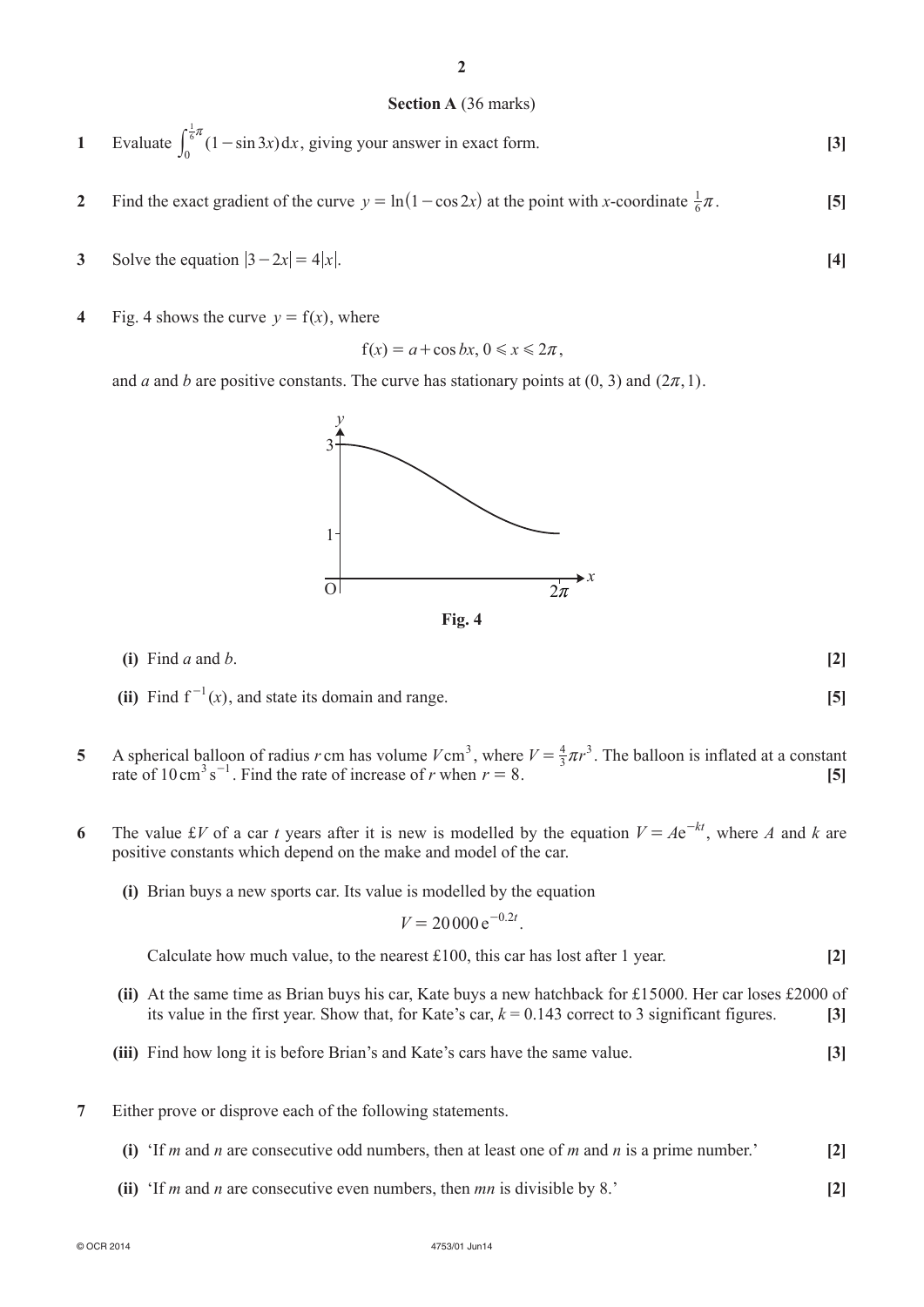### **Section B** (36 marks)

**3**

**8** Fig. 8 shows the curve  $y = f(x)$ , where  $f(x)$ *x*  $=\frac{x}{\sqrt{2+x^2}}.$ 





(i) Show algebraically that  $f(x)$  is an odd function. Interpret this result geometrically.  $[3]$ 

(ii) Show that 
$$
f'(x) = \frac{2}{(2+x^2)^{\frac{3}{2}}}
$$
. Hence find the exact gradient of the curve at the origin.

(iii) Find the exact area of the region bounded by the curve, the *x*-axis and the line  $x = 1$ . [4]

(iv) (*A*) Show that if 
$$
y = \frac{x}{\sqrt{2+x^2}}
$$
, then  $\frac{1}{y^2} = \frac{2}{x^2} + 1$ . [2]

(B) Differentiate 
$$
\frac{1}{y^2} = \frac{2}{x^2} + 1
$$
 implicitly to show that  $\frac{dy}{dx} = \frac{2y^3}{x^3}$ . Explain why this expression cannot be used to find the gradient of the curve at the origin. [4]

d

#### **[Question 9 is printed overleaf.]**